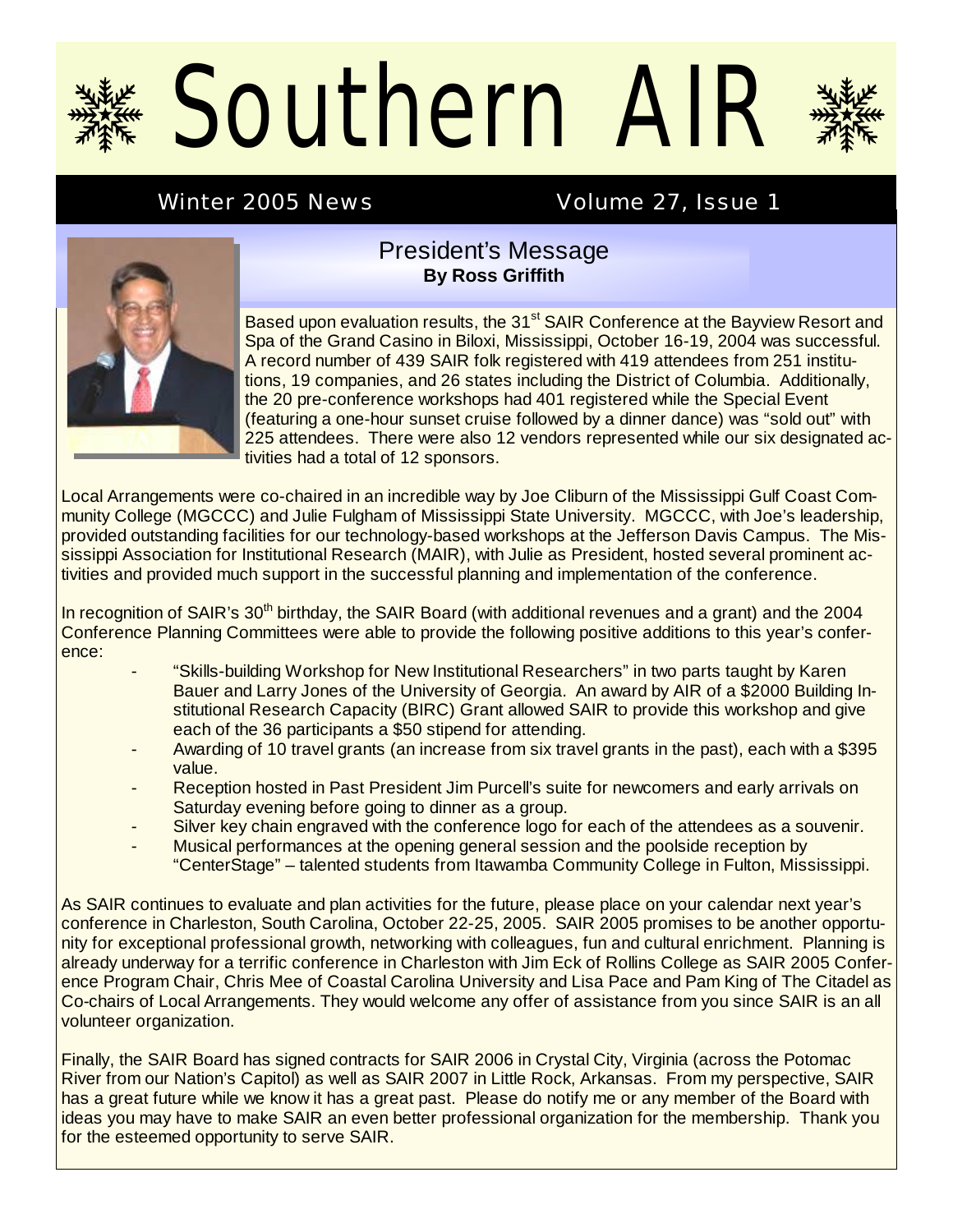**SAIR**  *The Southern Association for Institutional Research*

http://www.sair.org

**President**  Ross A. Griffith Wake Forest University

**Vice President**  Jim Eck Rollins College

**Secretary** Julie Fulgham Mississippi State University

**Treasurer** Michelle Hall Southeastern Louisiana University  $\blacklozenge$  $\bullet$ 

**Past President**  Jim Purcell Oklahoma State Regents for **Higher Education** 

#### **Members-at-Large**

Sandi Bramblett Georgia Institute of Technology

Denise Gardner Georgia Institute of Technology

Lorne Kuffel The College of William and Mary

Cathy Tanner Bishop State Community College

#### **SAIR/IHE Liaison**

Larry Jones University of Georgia

Editor, Southern AIR Darla Keel, University of Memphis

Please submit materials for the next issue of Southern AIR by April 1, 2005.

# SAIR's Best Paper Award for 2004 Goes To Gary Pike of Mississippi State University

The winner of the SAIR Best Paper is **Gary Pike of Mississippi State University** for his paper "The Dependability of NSSE Scalelets for College and Department-Level Assessment."

The Best Paper Committee consisted of Sandi Bramblett (Chair), Georgia Institute of Technology; Pat Abell, Guilford Technical Community College; and Ronnie Chrestman of Clemson University with assistance from Denise Gardner, Georgia Institute of Technology.

# You're Simply the Best!

**Charlie Brown Tennis Award:** Lesa Jeansonne from Louisiana State University and Adam Shick from Wake Forest

**Best Factbook:** Georgia Institute of Technology



**Best Mini Factbook:** George Mason University

**Best Electronic Factbook:** (3-way tie) Middle Tennessee State University, Texas State Technical College Harlingen, and Mississippi State University

**Best Planning Document:** Alabama A & M University

**Best Website:** Texas State Technical College Harlingen

The Awards Committee consisted of Marcus S. Babaoye (Chair), Worcester State College and Teresa Hall, University of Alabama at Birmingham.

# Announcing the 2004 SAIR Travel Grant Award Winners

Kris Mascetti, Auburn University Montgomery; Kim Dam, The George Washington University; Emily Brinkley, Agnes Scott College; Melissa Mainiero, Louisiana State University in Shreveport; Gerald Mitchell, Mississippi State University; Patricia Abell, Guilford Technical Community College; Eric Johnson, Winthrop University; Erin Bentrim-Tapio, Spartanburg Methodist College; Stephanie Thompson, University of Memphis; Brenda Smith, Norfolk State University

The Travel Grant Committee consisted of Chris Mee (Chair), Coastal Carolina University and Teresa Hall, University of Alabama at Birmingham.

Page 2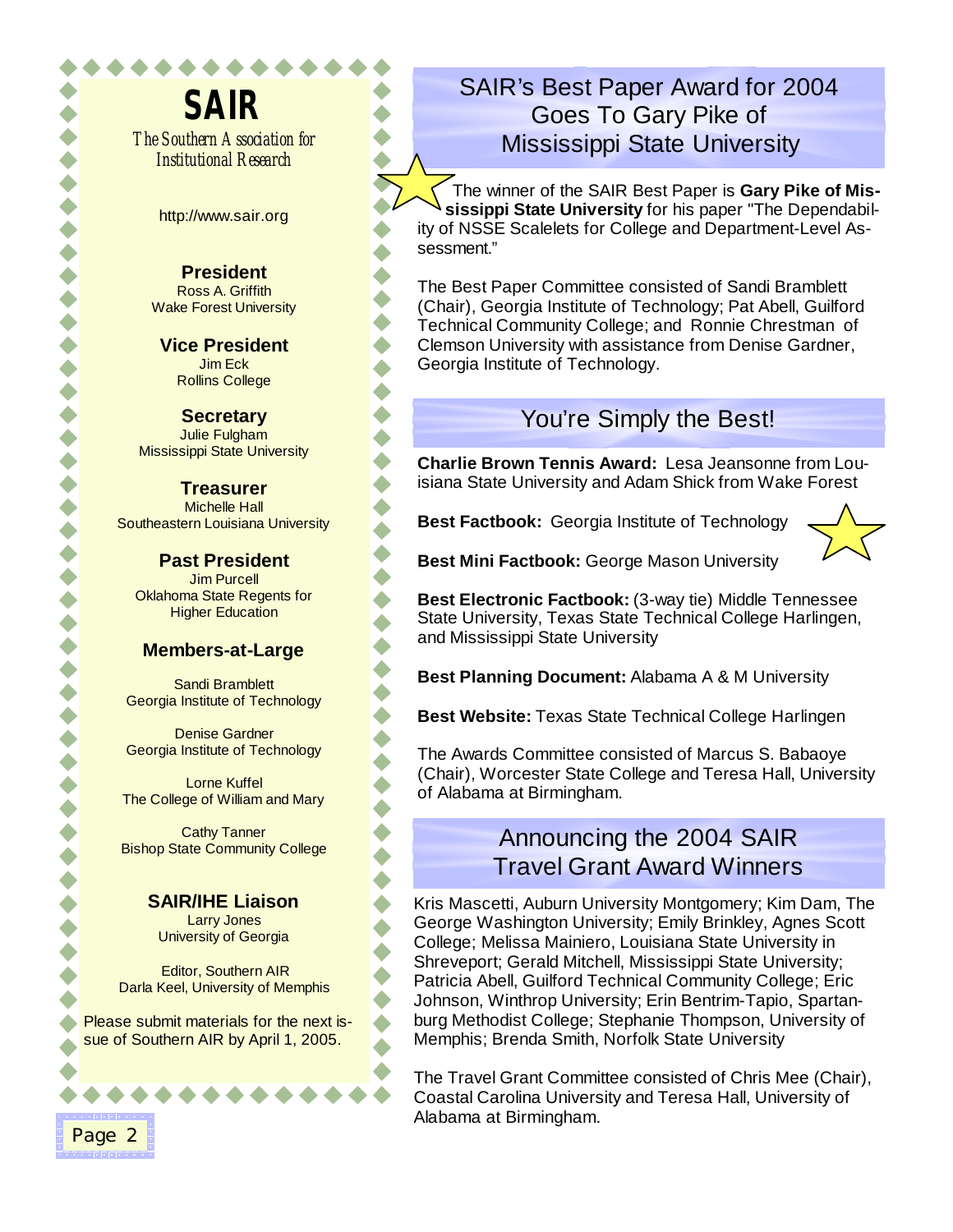#### Dear Colleagues,

The South Carolina Association for Institutional Research (SCAIR) and the SAIR board look forward to welcoming you to SAIR 2005. The historic Francis Marion Hotel provides the perfect backdrop for a most successful and memorable conference in Charleston, South Carolina. Please reserve October 22-25, 2005 to participate in "Engaging Challenges as the Paradigms Shift, SAIR 2005."

Chris Mee of Coastal Carolina University, along with Lisa Pace and Pam King of The Citadel, are serving as co-chairs of local arrangements for our conference. The conference promises to provide a variety of professional development opportunities while ensuring a "roaring" good time. Plans for the 2005 conference include:

Half-day workshops on technologies, tools and techniques related to our work

Relevant concurrent sessions from members such as you

 Thought-provoking keynote speakers including Dr. Craig Swenson, Provost and Senior Vice President for Academic Affairs at the University of Phoenix

Fun-filled opening reception with hints of nostalgia

Roundtable luncheon for discussion of pertinent topics

A 'Celebrate Charleston' special event

Traditional newcomers reception, continental breakfast, and awards breakfast

Please place October 22-25, 2005 on your calendar and plan to answer the "Call for Participation" in Spring 2005. Finally, remember that travel grants for the conference will be available as well. See you in Charleston.

Page 3

Sincerely,

Jim Eck 2005 SAIR Conference Chair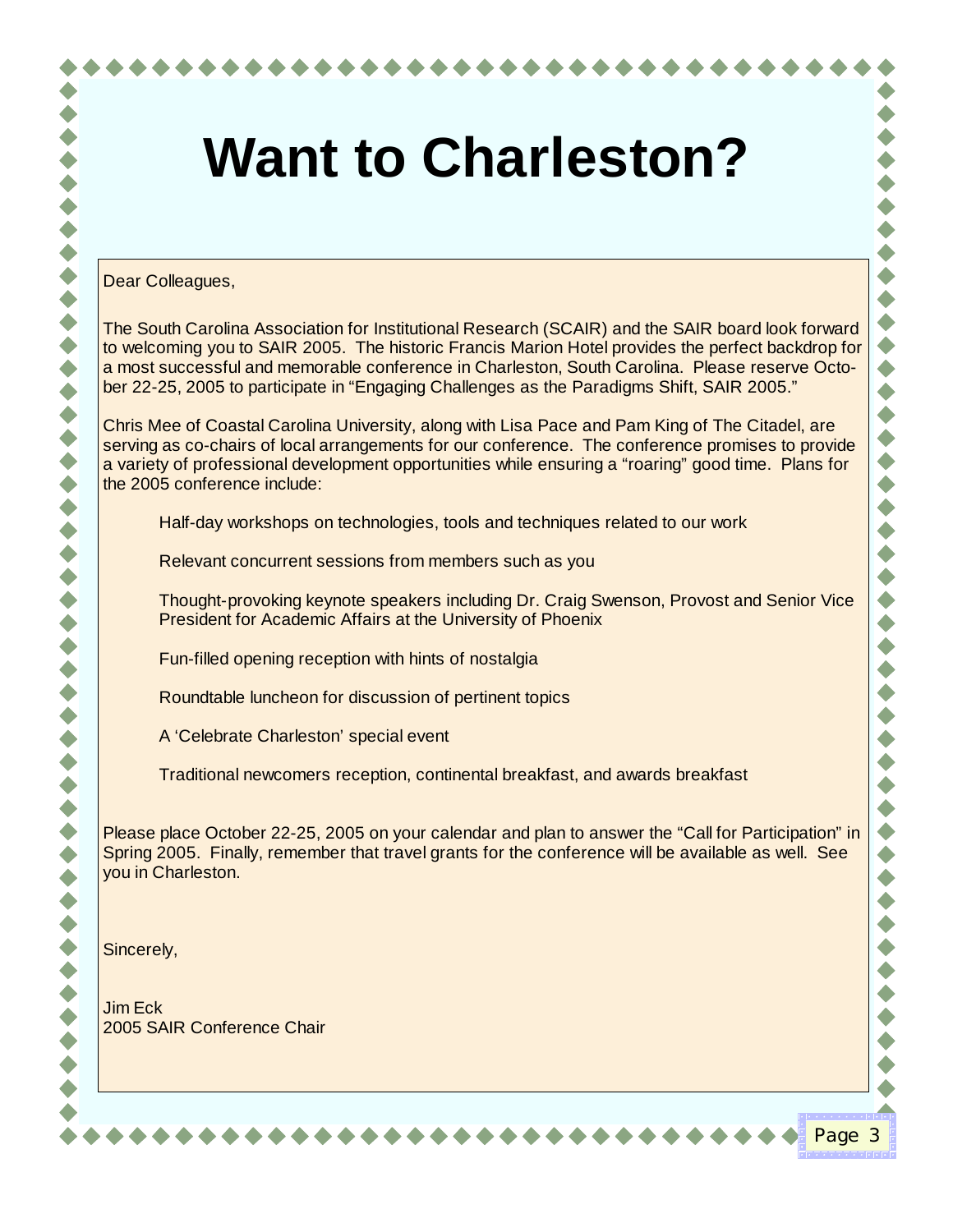Gerry A. Dizinno of the University of Texas at San Antonio (and formerly of St. Mary's University) presented with James R. Montgomery Outstanding Service Award





#### *Excerpted from nomination*

Gerry has been a member of SAIR since he was recruited to be the Local Arrangements Chair for the 1994 SAIR Conference in San Antonio, a responsibility that he fulfilled with distinction. He was so engaged with SAIR as a result of that experience that he has been an active member from that time on.

Gerry served on the SAIR Board for five years. He was Member-at-Large (1996-98), Vice President/Program Chair (1998-99), President (1999-2000) and Past-President (2000-2001). Members have long remembered Gerry's enthusiasm and effectiveness as Newcomers Chair during his tenure as Member-at-Large on the Board of Di-

rectors. He was the host for the Newcomers' Reception and served as the organizer and lead presenter for the Newcomers' Workshop. Of particular note during his presidency was the Strategic Planning Retreat during which board members and invited past-presidents of SAIR developed strategies for conference planning, board responsibilities and leadership issues, and financial planning for the association. Due to his efforts, SAIR was recognized as an affiliated group with SACS/COC and began holding meetings at the SACS Annual Conference. Most recently, Gerry served the association for a second time as Local Arrangements Chair when our conference was held again in San Antonio in 2003.

### SAIR's Distinguished Service Award Goes to Bill Fendley of the University of Alabama





#### *Excerpted from nomination*

Dr. William R. Fendley, Jr. has clearly and unequivocally proven himself as a leader in institutional research in the nation, the South and in several states, notably Virginia and Alabama. He has displayed the same char-

acteristics previous SAIR Distinguished Member recipients established and set as the leadership standards for and among institutional researchers everywhere. This nomination for the SAIR Distinguished Membership Award is in recognition of Dr. Fendley's 26 years of exceptional service and contributions to the Southern Association for Institutional Research and its members as well as for his career-long contributions to institutional researchers everywhere through his service to the Association for Institutional Research and other institutional research groups.

Dr. Fendley's contributions to institutional research at the state level were shaped in no small part under the watchful eye of James Montgomery with the Virginia Association of Management Analysis and Planning (VAMAP) and as a frequent participant and contributor to other institutional research organizations including the North and South Carolina Associations for Institutional Research (NCAIR and SCAIR) and the New England Association for Institutional Research (NEAIR). As notable as Dr. Fendley's contributions have been at the state level and in the South, his leadership at the national level, primarily through his leadership contributions to the Association for Institutional Research (AIR), is likewise exemplary and distinguished.

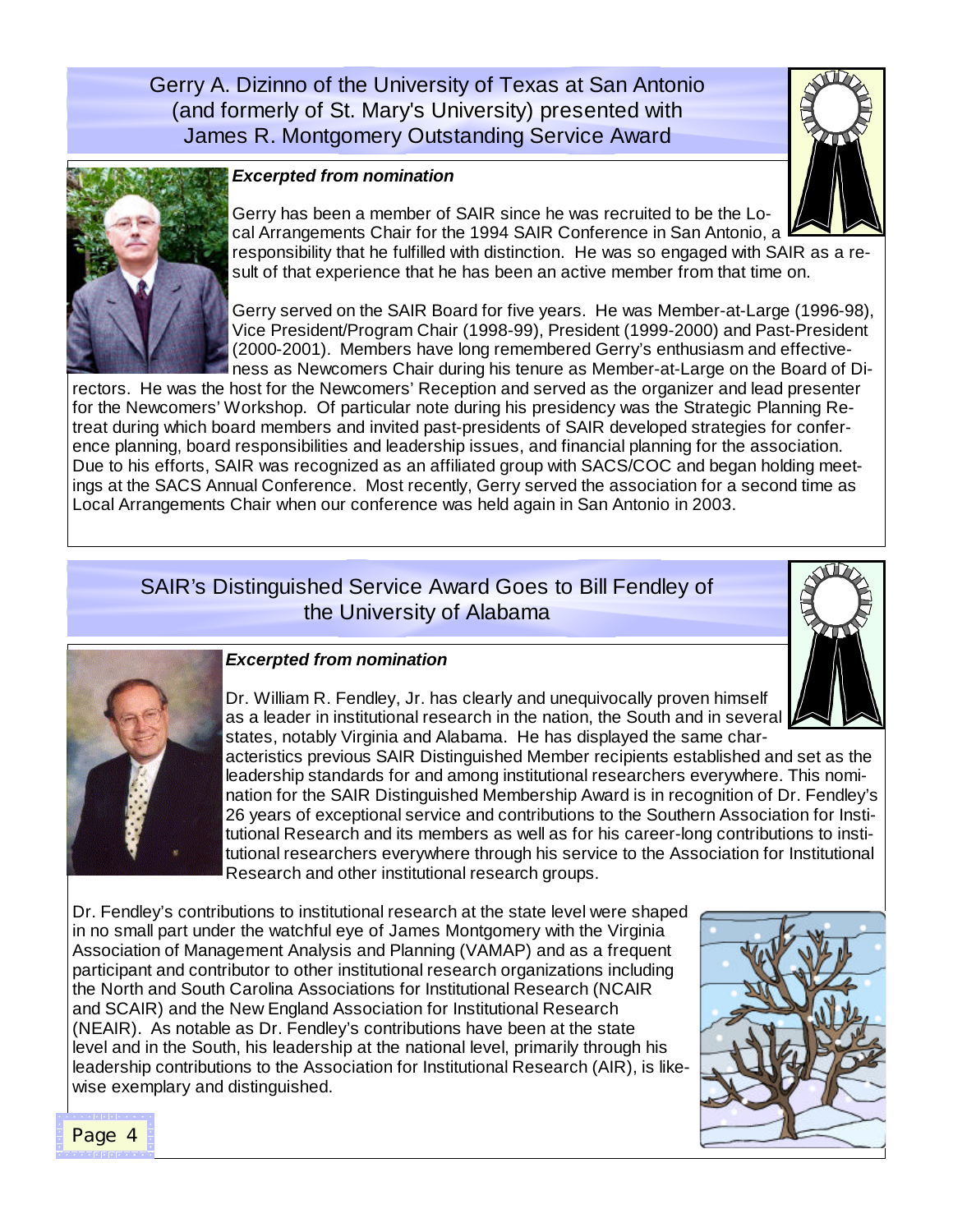# **SAIR Board**



**Ross Griffith**  Wake Forest University President





**Julie Fulgham** Mississippi State University **Secretary** 



鱳







**Michelle Hall** Southeastern Louisiana **University Treasurer** 

**Sandi Bramblett** Georgia Institute of

**Technology** Member-at-Large



**Jim Purcell** Oklahoma State Regents for Higher Education Past President

紫禁



**Jon Acker** University of Alabama



**Sharron Ronco** Florida Atlantic **University** 

蒸

灘



紫紫







▓▓

**Lorne Kuffel**  The College of William and Mary Member-at-Large

**Cathy Tanner**  Bishop State Community College Member-at-Large



**Mitzi Johnson**  Northeast Mississippi Community College

**Cara Mia Pugh**  Auburn University



灘

**Cornelia Wills** Middle Tennessee State University





Georgia Institute of **Technology** Member-at-Large

▓▓

Page 5

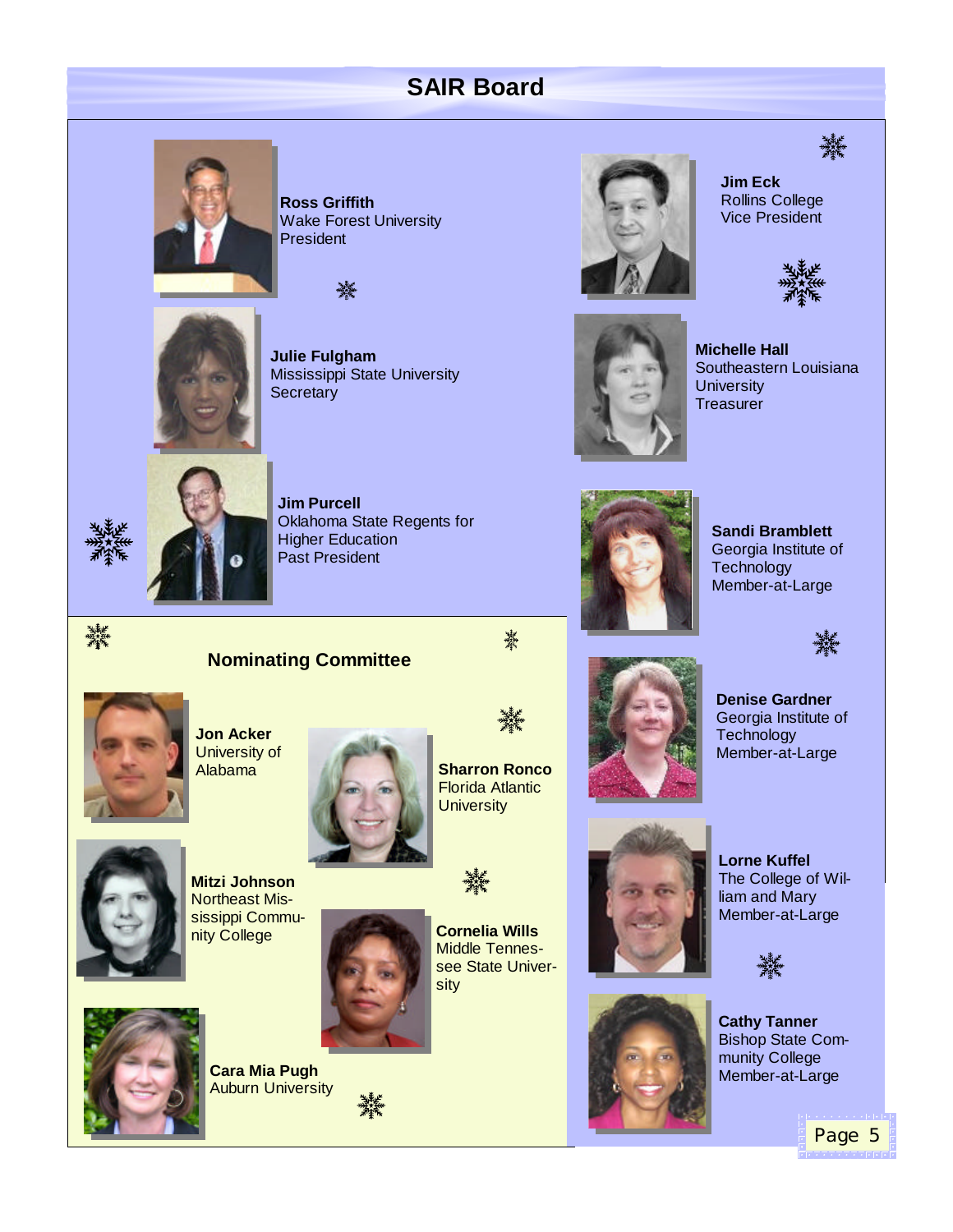| <b>SAIR Financial Statement</b><br>4th Quarter of 2004 (as of Dec. 1, 2004) |                           |                        |
|-----------------------------------------------------------------------------|---------------------------|------------------------|
| Assets as of September 30, 2004                                             |                           |                        |
| Bank balance                                                                |                           | \$90,900.53            |
| Investment                                                                  |                           | \$43,503.72            |
| balance                                                                     |                           |                        |
| <b>SAIR</b>                                                                 | \$41,542.54               |                        |
| <b>CMG</b><br><b>Total</b>                                                  | \$1,961.18                | \$134,404.25           |
| Income during the quarter:                                                  |                           |                        |
|                                                                             |                           |                        |
| New and Renewed Memberships                                                 |                           | \$200.00               |
| <b>CMG</b> Contribution                                                     |                           | \$205.00               |
| 2004 Conference                                                             |                           | \$44,835.36            |
| <b>Checking Interest</b>                                                    |                           | \$12.44                |
| <b>Investment Interest</b>                                                  | <b>Total Income</b>       | \$87.24<br>\$45,340.04 |
|                                                                             |                           |                        |
| <b>Expenditures during the quarter:</b>                                     |                           |                        |
| 2004 Conference                                                             |                           | \$68,187.78            |
| Postage                                                                     |                           | \$23.50                |
|                                                                             | <b>Total Expenditures</b> | \$68,211.28            |
| <b>Total net income during period</b>                                       |                           | $-$ \$22,871.24        |
| <b>Assets as of December 1, 2004</b>                                        |                           |                        |
| <b>Bank</b> balance                                                         |                           | \$65,762.05            |
| Investment balance                                                          |                           | \$45,770.96            |
| <b>SAIR</b>                                                                 | \$43,600.64               |                        |
| <b>CMG</b>                                                                  | \$2,170.31                |                        |
| <b>Total</b>                                                                |                           | \$111,533.01           |
|                                                                             |                           |                        |
| Michelle Hall<br><b>SAIR Treasurer</b>                                      |                           |                        |
| December 6, 2004                                                            |                           |                        |
|                                                                             |                           |                        |
|                                                                             |                           |                        |

Page 6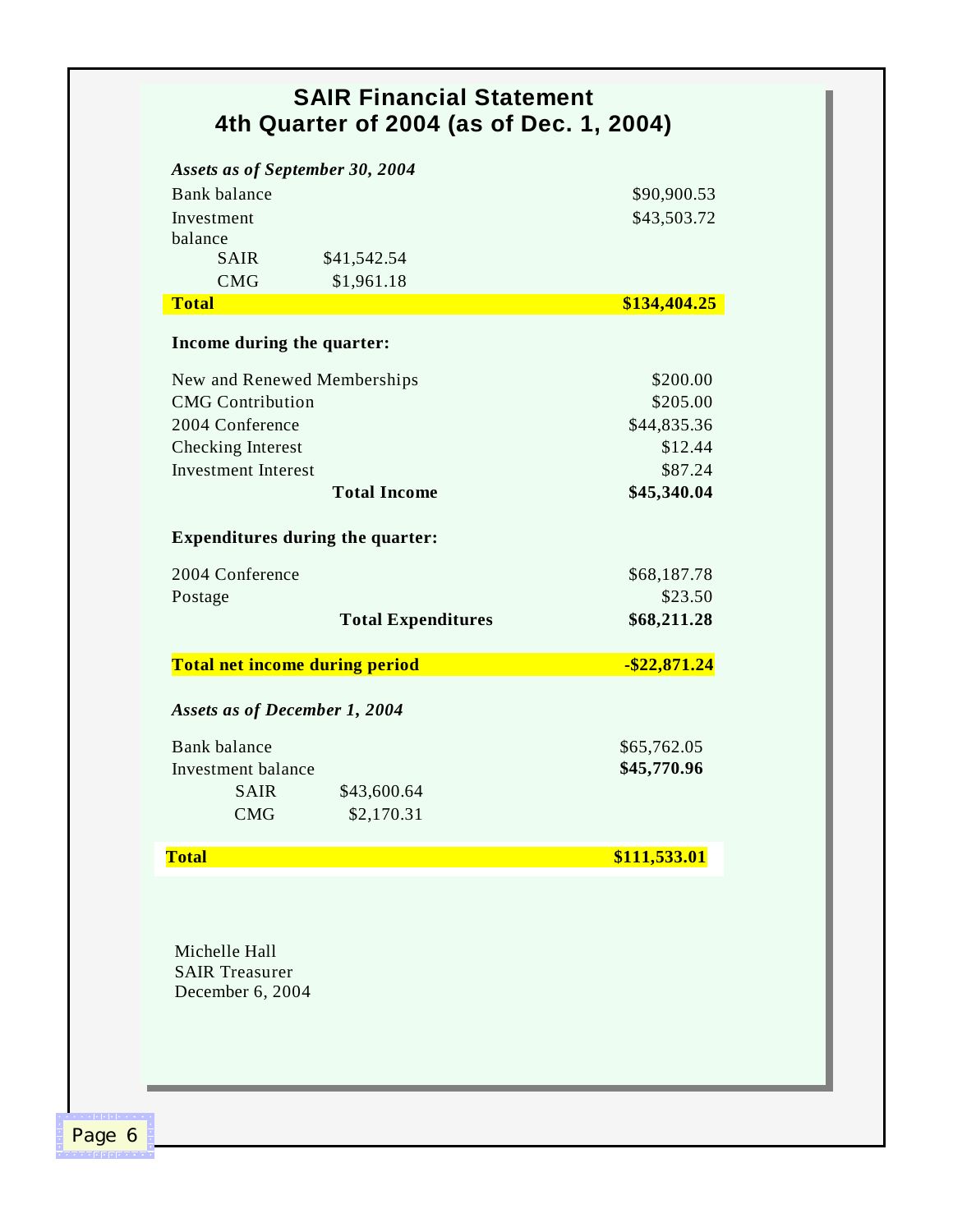# *Assessment Clear and Simple* **Author Shares Insights Into Her Book… .**

#### **By Barbara E. Walvoord, Notre Dame**

**Book:** *Assessment Clear and Simple: A Practical Guide for Institutions, Departments, and General Education* 

**My position:** Fellow of Institute for Educational Initiatives and Concurrent Professor of English at the University of Notre Dame. Formerly Coordinator of Notre Dame's self-study for regional accreditation and Director of the Kaneb Center for Teaching and Learning.

I wrote *Assessment Clear and Simple* after consulting on assessment with more than a hundred colleges and universities, serving on an accreditation review team, and coordinating an accreditation self-study at my own university. I realized that people needed a short, simple, practical guide. The book aims to help faculty, assessment committees, department chairs, and institutional administrators conduct assessment of student learning in a way that is useful for the institution, feasible within their available resources, and effective for external audiences such as accreditors, boards, and legislatures.

The book is 79 pages long, plus appendices that are full of practical examples of assessment plans, forms, and instruments. Four chapters address various audiences. The first chapter is for everyone to read--a basic introduction to assessment. The second is for institution-wide planners such as deans, provosts, or assessment directors and committees. The third is specifically for department chairs, and the fourth is for General-Education faculty, directors, and committees.

The book begins with the premise that every institution has a great deal of assessment going on, much of it linked to grades. Grades are assessment-focused on individual performances, with an audience of students themselves and potential employers or graduate schools. Faculty use these assessments for improving their own courses, but the assessment is usually limited to the individual classroom. The book suggests some simple ways in which the information about student learning generated by the grading system can be useful for departments and general-education programs as they try to determine how well the program or institution as a whole is reaching its studentlearning goals. In addition to such classroom-based assessment, the book offers advice on instruments such as student or alumni questionnaires, retention or job placement statistics, and the like.

Following this guide, planners and administrators should be able to fashion a feasible, useful assessment program. I have not heard negative feedback from the book, but its shortness is both a strength and a limitation. Readers may want to use this book as the basic guide, but also consult Catherine Palomba and Trudy Banta's Assessing Student Competence in Accredited Disciplines (Jossey-Bass, 2001), a 350 page manual of advice, or Banta, Lund, Black, and Oblander's Assessment in Practice (Jossey-Bass, 1996), which contains 82 case studies.

#### 2005 Calendar of Events

\*\*\*\*\*\*\*\*\*\*\*\*\*\*\*\*\*\*\*\*\*\*\*\*

**February 8, 2005,** IPEDS workshop on Peer and COOL at Southern ACRAO conference in Myrtle Beach, SC. Please contact Barbara Lauren for more information laurenb@aacrao.org.

**February 23 - 27, 2005,** the Texas Association for Institutional Research, (TAIR) will hold their annual conference, "*Research is - Fundamental, Universal and Necessary*," at the Wyndham Hotel in Arlington, Texas. Please visit the conference web site for more information http://www.texas-air. org/Tair/Conference/Tair2005/ tair\_2005.htm or contact Christopher Benton, Ph.D. (Telephone: (281) 756-3663, Fax: (281) 756- 3869) or e-mail: CBenton@alvincollege.edu.

**March 9 - 11, 2005,** the North Carolina Association for Institutional Research, (NCAIR) will hold their annual conference at the Sheraton Charlotte Airport Hotel in Charlotte, NC. More details about the conference are included in the most recent newsletter http://www. ncair.net/newsletters/.

**April 7 - 8, 2005,** the Alabama Association for Institutional Research, (ALAIR) will hold their annual conference in Fairhope, Alabama. Contact Cara Mia Pugh, (334) 844- 4765 or pughcam@auburn.edu for information. More details available soon on their web site http://alair. org/.

**May 29 - June 1, 2005,** The Association for Institutional Research **(AIR), 45th Annual Forum,** at the San Diego Marriott Hotel, San Diego, CA.

*Excerpted from AIR calendar on website*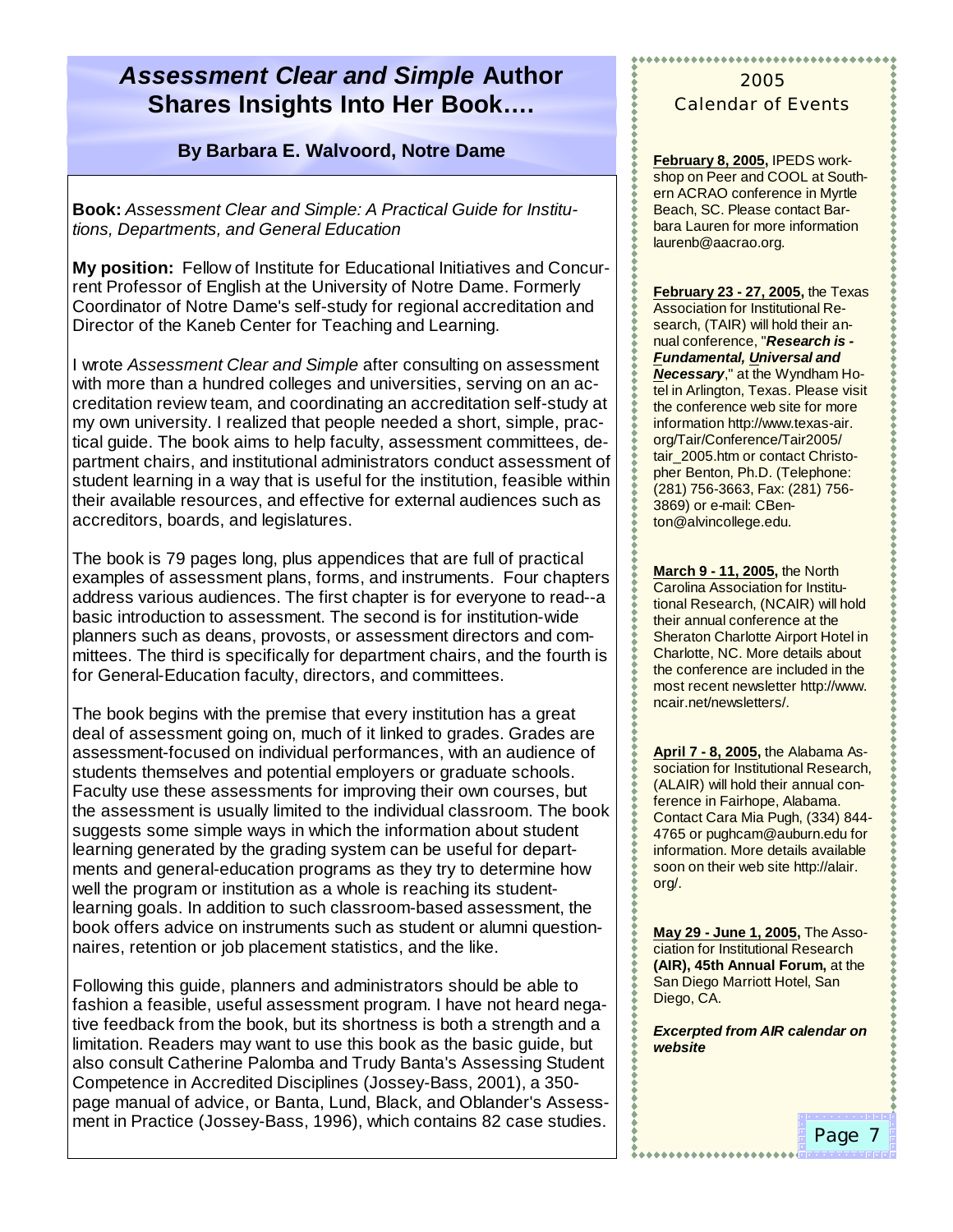#### **Welcome 2004 SAIR conference newcomers! Provided by Michelle Hall, Treasurer**

Patricia Abell, Guilford Technical Community College; Joann Adeogun, American Intercontinental University Buckhead; Julie Alexander, State University System of Florida; Renee Allemand, Nicholls State University; Celeste "CK" Allen, Southern Methodist University; Ralph Alvarez, Florida State University; Sandra Atkins, HEDS Consortium; Rick Axelson, University of South Alabama; Levi Bailey, Visionaire Software; Stephen Barlow, Mississippi State University; Suzanne Barr, Trident Technical College; Gete Bekele, Alabama A & M University; Roger Benjamin, Collegiate Learning Assessment; Johanna Bettis, Mississippi State University; Bethany Bodo, Radford University; Laura Boen, University of Central Oklahoma; Tom Bohman, University of Texas at Austin; Rex Bomhold, University of Southern Mississippi; Susan Bosworth, College of William and Mary; Jackie Bourque, J Sargeant Reynolds Community College; James Bowles, Madisonville Community College; Laura Boyles, Davidson College; Morris Braum, Life University; Alyssa Bryant, University of California-Los Angeles; Martha Lou Byrd, Pearl River Community College; Kaitlin Cassella, Our Lady of the Lake College; Chau-Kuang Chen, Meharry Medical College; Marc Chun, RAND Council for Aid to Education; Joseph Cliburn, Mississippi Gulf Coast Community College; Steve Coleman, University of Southern Mississippi; April Cookson, Northwest-Shoals Community College; Mary Ann Correll, SunGard SCT; Alan Cox, The Planning Edge; Jeff Crimm, West Central Technical College; Nuria Cuevas, Norfolk State University; Dana Dalton, Winston-Salem State University; Joyce Davis, Alabama State University; Martha Davis, University of Montevallo; J. Kevin De-Ford, King College; Katherine Delahoussaye, LA Technical College Greater Acadiana District; Rosemary Dill, Coahoma Community College; D Scott Dittman, Washington and Lee University; Faye Dorman, Vanderbilt University; Lajuana Ereckson, Arkansas Department of Higher Education; James Few, Kennesaw State University; Nancy Floyd, University of South Carolina; James Ford, SAS; Sharon Freeman, Mississippi Valley State University; Robin Geiger, Northern Kentucky University; Regina Gibbons, Hampton University; Gregory Gilbert, Clemson University; Diane Gilleland, University of Arkansas at Little Rock; Jonathan Glenn, University of Central Arkansas; Robert Goldstein, University of Louisville; Cynthia Griffith, Danville Community College; Stephen Harris, Air University; Jenny Hartness, Mississippi State University; Nancy Hatley, Caldwell Community College & Technical Institute; Jack Hill, Marian College; Sara Holley, Jefferson State Community College; Jason Hurley, Jackson State University; Richard Iannelli, Vanderbilt; Sivakumar Jaganathan, University of Central Florida; Hui Jiang, University of New Orleans; Cel Johnson, University of San Diego; Michael Johnson, Spring Hill College; Michael Jordan, Georgia Southern University; Janice Kelly-Reid, RTI International; Brooke Kendrick, University of Tennessee at Chattanooga; Gayle Killian, Fletcher Technical Community College; Sandra Kinney, Georgia Department of Technical and Adult Education; David Kreitner, Keiser Collegiate System; Nancy Krogh, University of North Dakota; Katherine Landrum, Millsaps College; Heather Langdon, Appalachian State University; Erik Lauffer, Savannah State University; Elaine Lavender, The University of West Florida; Cynthia Lester, Tuskegee University; Betty Lilley, Troy State University; Jennifer Lindholm, Higher Education Research Institute; Megan Lindsey, Danville Community College; G. Amanda Long-Quarles, Belhaven College; Udeth Lugo, Rollins College; Melissa Mainiero, Louisiana State University in Shreveport; Alexei Matveev, Norfolk State University; Belinda Mayes, Mississippi Valley State University; Mary Mayo, Wallace State Community College; Lydia McDonald, University of Arkansas at Little Rock; John McIntosh, Northwest-Shoals Community College; Soon Merz, Kansas Board of Regents; Bernie Miller, Visionaire Software; Betty Miller, University of Central Florida; Claire Milligan, Alabama Department of Postsecondary Education; Gerald Mitchell, Mississippi State University; Marcelline Moore, Delta State University; Martha Moriarty, University of South Carolina Beaufort; Mark Newcomb, Hampden-Sydney College; Steve Okoye, Jackson State University; Joanne Olson,University of Mississippi Medical Center; James Padilla, RAND Council for Aid to Education; Wesley Payne, Delgado Community College; Celeste Pechous, SPSS Inc.; Curtis Penrod, Northwestern State University; Hiselgis Perez, Florida International University; Patricia Perry, Wilson Technical Community College; Shawn Potter, University of New Orleans; Sherrell Price, Alabama A & M University; Christian Pruett, Mississippi Institutions of Higher Learning; Jennifer Pruitt, USC Beaufort; Doug Reed, Oklahoma State University; Jeanine Romano, University of Tampa; Justin Roy, University of Louisiana at Monroe; Beth Rudy, Pearson NCS; Edwin Rugg, Kennesaw State University; Jeff Russell, Virginia Highlands Community College; Ian Sakura-Lemessy, Florida Memorial College; Willease Sanders, Allen University; J Sawyer, Southern Arkansas University - Magnolia; Julia Sawyer, Northeastern State University; Merrill Schwartz, Association of Governing Boards of Universities and Colleges; Brenda Scruggs, Madisonville Community College; Sukhjit Sethi, The University of Texas-Pan American; Subodh Sharma, Alabama A & M University; Joan Siegwald, Spring Hill College; Carol Smith, North Carolina State University; Monica Smith, Alabama State University; Paul Starkey, Delta State University; Jill Stribling, The University of Mississippi; Doug Strom Pearson, NCS; Sue Ann Strom, University of Arkansas at Little Rock; Charles Tegan, Clemson; Stephanie Thompson, University of Memphis; Kimberly Tompson, Community College of Denver; Peter Usinger, Polk Community College; Lynn Varner, Delta State University; Carolyn Wainright, Delgado Community College; Lisa Watson, River Parishes Community College; Leonard Waymyers, Midlands Technical College; Judy Wheaton, Austin College; Murray Williams, Luther Rice Seminary; Steve Winrich, Centre College; Janet Woo, Scantron Corporation; Judy Woods, Itawamba Community College; Dana Xiao, Methodist College; Carol Yoakum, Illinois Board of Higher Education; Denise Young, University of Dallas; Meihua Zhai, George Mason University; Ying Zhou, George Mason University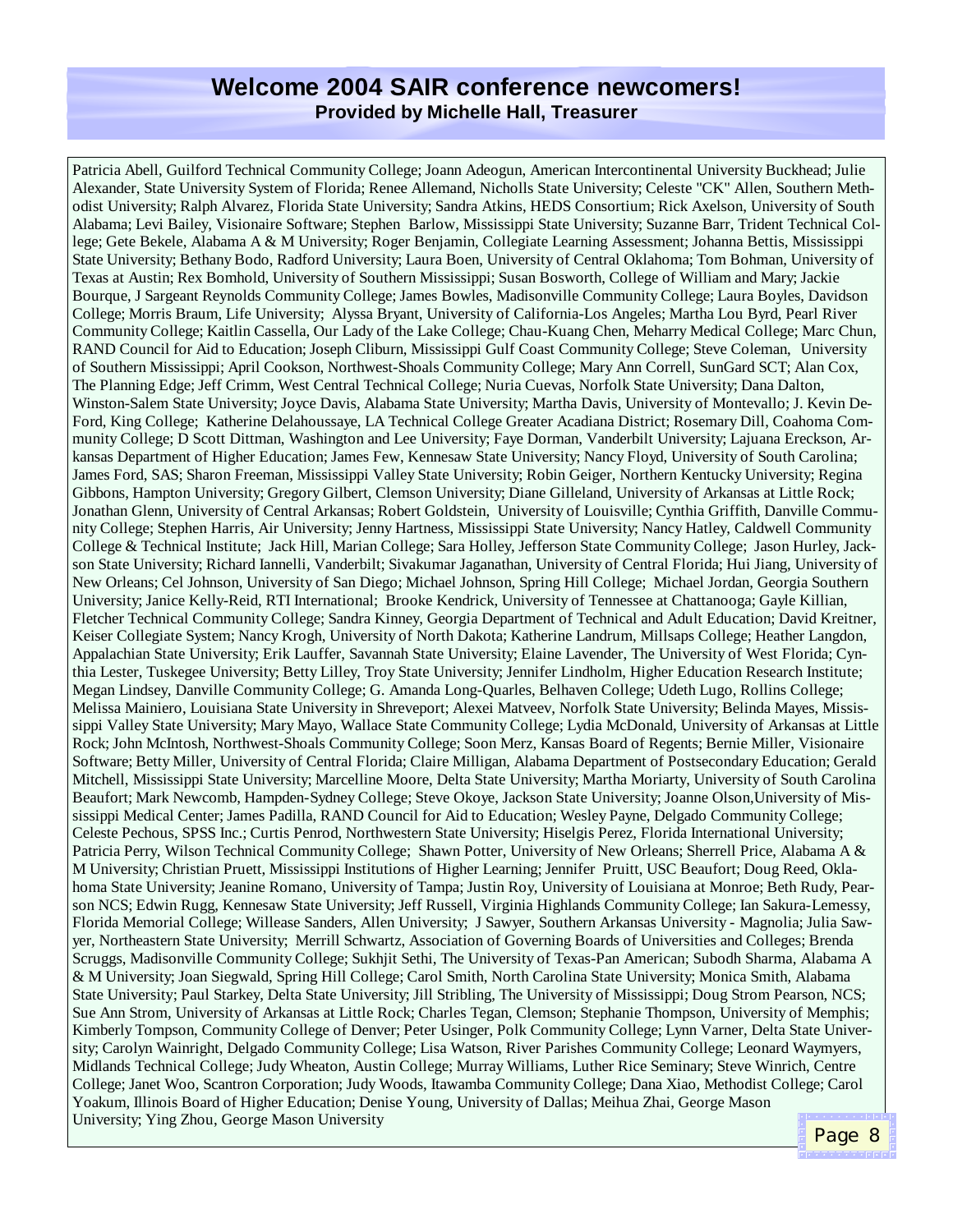# SAIR 2004 Picture Scrapbook



**More photos available at http://www.wfu.edu/ir/sair/**